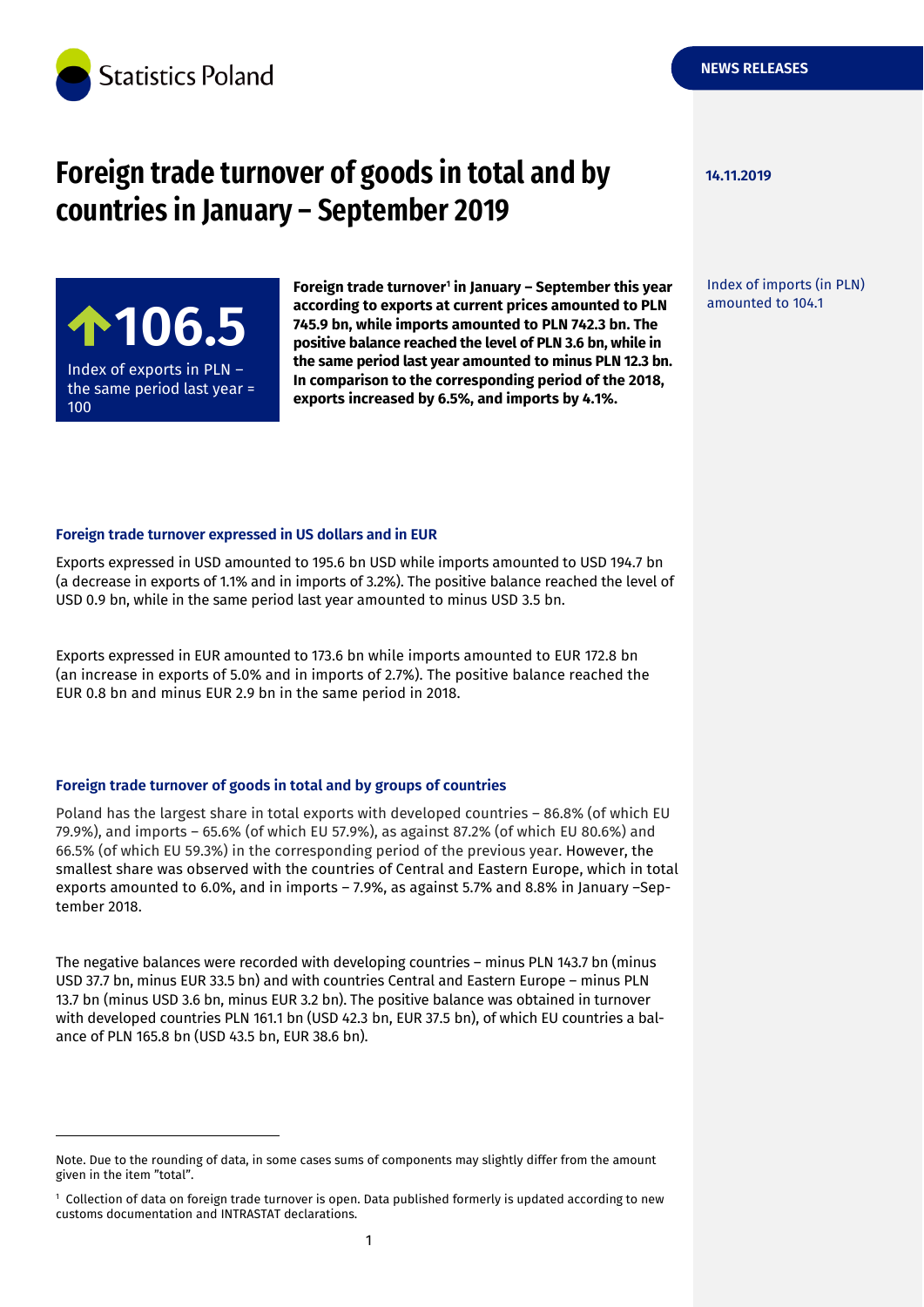|                                                 | $I - IX 2019$ |                                 |            |       |            |            |                | 2019  |
|-------------------------------------------------|---------------|---------------------------------|------------|-------|------------|------------|----------------|-------|
| SPECIFICATION                                   | bn            | $I - IX 2018 = 100$<br>bn<br>bn |            |       |            | $I - IX$   |                |       |
|                                                 | PLN           | <b>USD</b>                      | <b>EUR</b> | PLN   | <b>USD</b> | <b>EUR</b> | structure in % |       |
| <b>Exports</b>                                  | 745.9         | 195.6                           | 173.6      | 106.5 | 98.9       | 105.0      | 100.0          | 100.0 |
| Developed countries                             | 647.8         | 169.9                           | 150.8      | 106.0 | 98.5       | 104.6      | 87.2           | 86.8  |
| of which EU                                     | 595.6         | 156.2                           | 138.6      | 105.5 | 98.0       | 104.0      | 80.6           | 79.9  |
| of which euro-zone                              | 429.1         | 112.5                           | 99.9       | 105.7 | 98.2       | 104.3      | 58.0           | 57.5  |
| Developing countries                            | 53.4          | 14.0                            | 12.4       | 107.2 | 99.6       | 105.8      | 7.1            | 7.2   |
| Count. of Cent. and East. Europe                | 44.7          | 11.7                            | 10.4       | 112.2 | 104.4      | 110.8      | 5.7            | 6.0   |
| <b>Imports</b> (country of origin) <sup>2</sup> | 742.3         | 194.7                           | 172.8      | 104.1 | 96.8       | 102.7      | 100.0          | 100.0 |
| Developed countries                             | 486.7         | 127.6                           | 113.3      | 102.7 | 95.4       | 101.3      | 66.5           | 65.6  |
| of which EU                                     | 429.8         | 112.7                           | 100.0      | 101.6 | 94.4       | 100.2      | 59.3           | 57.9  |
| of which euro-zone                              | 342.1         | 89.7                            | 79.6       | 100.8 | 93.7       | 99.5       | 47.6           | 46.1  |
| Developing countries                            | 197.1         | 51.7                            | 45.9       | 111.9 | 104.1      | 110.5      | 24.7           | 26.5  |
| Count. of Cent. and East. Europe                | 58.4          | 15.3                            | 13.6       | 93.0  | 86.6       | 91.8       | 8.8            | 7.9   |
| <b>Balance</b>                                  | 3.6           | 0.9                             | 0.8        | X     | X          | X          | X              | X     |
| Developed countries                             | 161.1         | 42.3                            | 37.5       | X     | X          | X          | X              | X     |
| of which EU                                     | 165.8         | 43.5                            | 38.6       | X     | X          | X          | X              | Χ     |
| of which euro-zone                              | 87.0          | 22.8                            | 20.3       | X     | X          | X          | X              | X     |
| Developing countries                            | $-143.7$      | $-37.7$                         | $-33.5$    | X     | X          | X          | Χ              | Χ     |
| Count. of Cent. and East. Europe                | $-13.7$       | $-3.6$                          | $-3.2$     | X     | X          | X          | X              | X     |

 $\mathbf{I}$ 

 $\mathbf{I}$ 

#### **Table 1. Foreign trade turnover of goods in total and by groups of countries**

 $\mathbf{I}$ 

#### **Foreign trade turnover by major countries**

-

After three quarters this year among the main trade partners of Poland there was an increase in exports to all counters from top ten and in imports – from China, United States, Spain, France, Netherlands and Germany.

The turnover with the top ten of Polish trade partners in exports after nine months of 2019 accounted for 66.4% (66.5% in the same period last year), while total imports – 63.8% (against 65.0% in January – September 2018).

The share of Germany in exports decreased in comparison with the corresponding period of last year by 0.5 pp and amounted to 27.7%, and imports decreased by 0.7 pp and accounted for 22.0%. The positive balance amounted to PLN 42.9 bn (USD 11.3 bn, EUR 10.0 bn) against PLN 35.3 bn (USD 10.0 bn, EUR 8.3 bn) in the same period of 2018.

 $2$  Country of origin is the country where the commodity was produced or processed and in this form entered the Polish customs zone.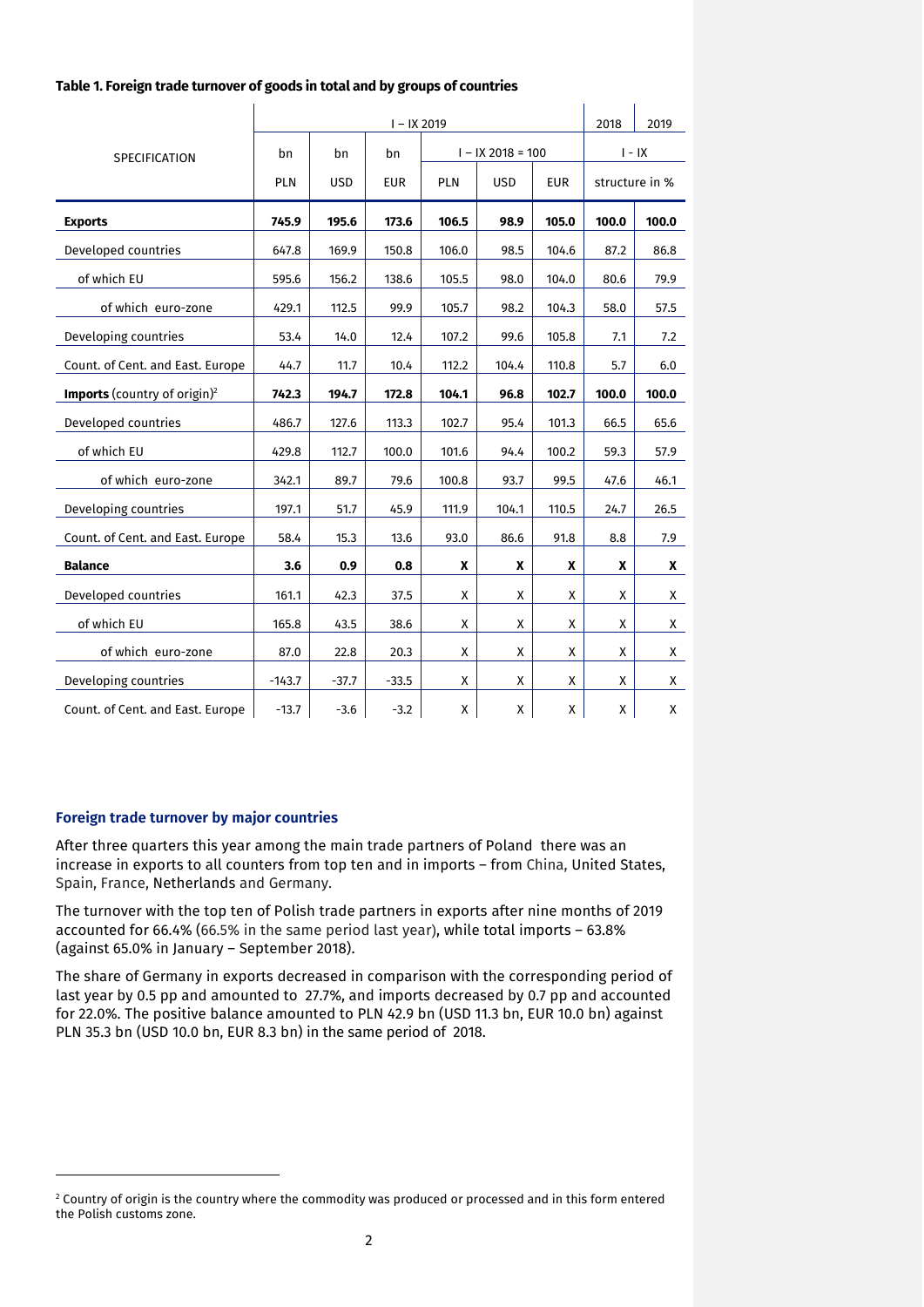#### **Table 2. Foreign trade turnover by major countries**

|                                                                      | $I - IX 2019$ |                                    |            |            |                          |          |                | 2019 |  |
|----------------------------------------------------------------------|---------------|------------------------------------|------------|------------|--------------------------|----------|----------------|------|--|
| <b>SPECIFICATION</b>                                                 | bn            | bn                                 | bn         |            | $I - IX 2018 = 100$      | $I - IX$ |                |      |  |
|                                                                      | PLN           | USD                                | <b>EUR</b> | <b>PLN</b> | <b>USD</b><br><b>EUR</b> |          | structure in % |      |  |
| <b>EXPORTS</b>                                                       |               |                                    |            |            |                          |          |                |      |  |
| 1. Germany                                                           | 206.5         | 54.2                               | 48.1       | 104.7      | 97.3                     | 103.3    | 28.2           | 27.7 |  |
| 2. Czech Republic                                                    | 45.7          | 12.0                               | 10.6       | 101.7      | 94.5                     | 100.4    | 6.4            | 6.1  |  |
| 3. United Kingdom                                                    | 44.6          | 11.7                               | 10.4       | 103.6      | 96.3                     | 102.2    | 6.1            | 6.0  |  |
| 4. France                                                            | 43.6          | 11.4                               | 10.1       | 110.3      | 102.4                    | 108.8    | 5.6            | 5.8  |  |
| 5. Italy                                                             | 34.0          | 8.9                                | 7.9        | 104.6      | 97.1                     | 103.2    | 4.6            | 4.6  |  |
| 6. Netherlands                                                       | 33.2          | 8.7                                | 7.7        | 105.3      | 97.9                     | 103.9    | 4.5            | 4.5  |  |
| 7. Russia                                                            | 23.0          | 6.0                                | 5.4        | 110.0      | 102.4                    | 108.7    | 3.0            | 3.1  |  |
| 8. United States                                                     | 22.1          | 5.8                                | 5.1        | 115.5      | 107.4                    | 114.0    | 2.7            | 3.0  |  |
| 9. Hungary                                                           | 20.6          | 5.4                                | 4.8        | 109.6      | 101.9                    | 108.1    | 2.7            | 2.8  |  |
| 10. Sweden                                                           | 20.6          | 5.4                                | 4.8        | 106.9      | 99.2                     | 105.4    | 2.7            | 2.8  |  |
|                                                                      |               | <b>IMPORTS (country of origin)</b> |            |            |                          |          |                |      |  |
| 163.6<br>42.9<br>38.1<br>101.0<br>93.8<br>99.6<br>22.7<br>1. Germany |               |                                    |            |            |                          |          |                | 22.0 |  |
| 2. China                                                             | 91.0          | 23.9                               | 21.2       | 113.3      | 105.5                    | 111.9    | 11.3           | 12.3 |  |
| 3. Russia                                                            | 45.1          | 11.8                               | 10.5       | 89.1       | 83.0                     | 88.0     | 7.1            | 6.1  |  |
| 4. Italy                                                             | 36.3          | 9.5                                | 8.4        | 98.2       | 91.2                     | 96.9     | 5.2            | 4.9  |  |
| 5. Netherlands                                                       | 27.3          | 7.2                                | 6.3        | 102.1      | 94.8                     | 100.7    | 3.7            | 3.7  |  |
| 6. France                                                            | 27.2          | 7.1                                | 6.3        | 102.3      | 94.9                     | 100.9    | 3.7            | 3.7  |  |
| 7. Czech Republic                                                    | 24.2          | 6.4                                | 5.6        | 98.4       | 91.3                     | 97.0     | 3.5            | 3.3  |  |
| 8. United States                                                     | 23.5          | 6.2                                | 5.5        | 112.7      | 104.5                    | 111.2    | 2.9            | 3.2  |  |
| 9. Belgium                                                           | 17.3          | 4.5                                | 4.0        | 94.5       | 87.9                     | 93.3     | 2.6            | 2.3  |  |
| 10. Spain                                                            | 17.1          | 4.5                                | 4.0        | 104.5      | 96.9                     | 103.0    | 2.3            | 2.3  |  |

The share of Russia in imports decreased by 1.0 pp compared to the same period of 2018 and it was 6.1%

## **Imports by country of consignment in total and by groups of counties**

The highest turnover in imports by country of consignment Poland recorded with the developed countries - PLN 545.5 bn, of which the EU – PLN 510.2 bn, compared to PLN 534.2 bn, of which the EU - PLN 501.9 bn in the same period of 2018.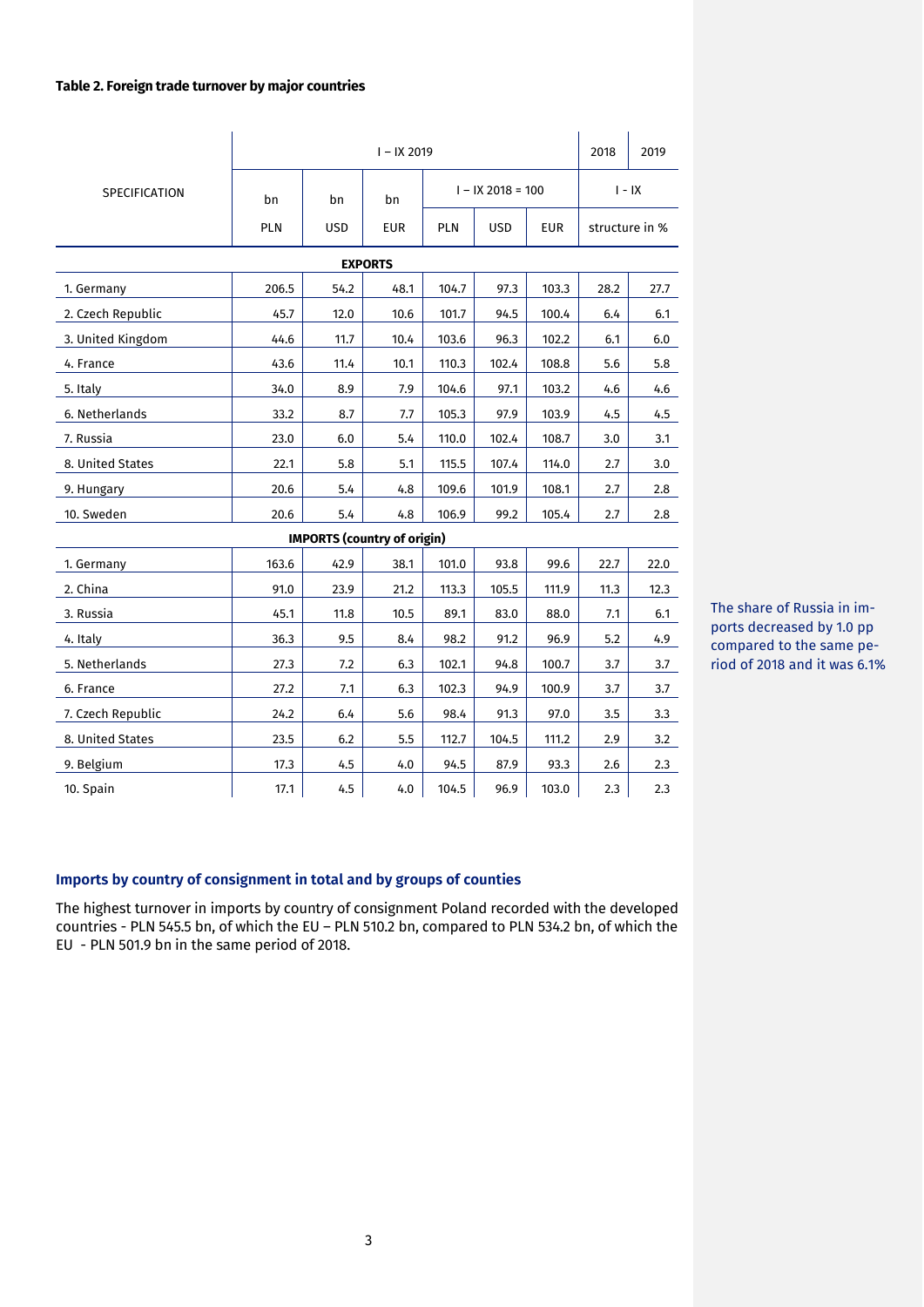| Table 3. Imports by country of consignment in total and by groups of counties |  |  |
|-------------------------------------------------------------------------------|--|--|
|                                                                               |  |  |

|                                                     |            | 2018       | 2019       |            |                     |            |          |                |  |
|-----------------------------------------------------|------------|------------|------------|------------|---------------------|------------|----------|----------------|--|
| <b>SPECIFICATION</b>                                | bn         | bn         | bn         |            | $I - IX 2018 = 100$ |            | $I - IX$ |                |  |
|                                                     | <b>PLN</b> | <b>USD</b> | <b>EUR</b> | <b>PLN</b> | <b>USD</b>          | <b>EUR</b> |          | structure in % |  |
| Imports (country of con-<br>$signment$ <sup>3</sup> | 742.3      | 194.7      | 172.8      | 104.1      | 96.8                | 102.7      | 100.0    | 100.0          |  |
| Developed countries                                 | 545.5      | 143.1      | 127.0      | 102.1      | 94.9                | 100.8      | 74.9     | 73.5           |  |
| of which EU                                         | 510.2      | 133.8      | 118.8      | 101.7      | 94.5                | 100.3      | 70.4     | 68.7           |  |
| of which euro-zone                                  | 415.1      | 108.9      | 96.6       | 101.8      | 94.6                | 100.4      | 57.2     | 55.9           |  |
| Developing countries                                | 134.8      | 35.3       | 31.4       | 120.5      | 112.0               | 118.9      | 15.7     | 18.2           |  |
| Countries of Cent. and East.                        |            |            |            |            |                     |            |          |                |  |
| Europe                                              | 61.9       | 16.2       | 14.4       | 92.7       | 86.3                | 91.5       | 9.4      | 8.3            |  |
| <b>Balance</b>                                      | 3.6        | 0.9        | 0.8        | X          | X                   | X          | X        | X              |  |
| Developed countries                                 | 102.3      | 26.8       | 23.8       | X          | X                   | X          | X        | X              |  |
| of which EU                                         | 85.4       | 22.4       | 19.8       | X          | X                   | X          | X        | X              |  |
| of which euro-zone                                  | 14.0       | 3.6        | 3.3        | X          | X                   | X          | X        | X              |  |
| Developing countries                                | $-81.4$    | $-21.3$    | $-19.0$    | X          | X                   | X          | X        | X              |  |
| Countries of Cent. and East.<br>Europe              | $-17.2$    | $-4.5$     | $-4.0$     | X          | X                   | X          | X        | X              |  |

## **Imports by country of consignment – by countries**

The share of Germany in imports by country of consignment to imports by country of origin was higher by 5.0 pp, accordingly the share of the Netherlands was higher by 1.8 pp, Belgium by 1.4 pp, Czech Republic by 0.6 pp and France by 0.3 pp.

#### **Table 4. Imports by country of consignment – by countries**

-

|                      | $I - IX 2019$ |                                         |            |                                 |          |                |      | 2019 |
|----------------------|---------------|-----------------------------------------|------------|---------------------------------|----------|----------------|------|------|
| <b>SPECIFICATION</b> | bn            | $I - IX 2018 = 100$<br>bn<br>bn         |            |                                 | $I - IX$ |                |      |      |
|                      | <b>PLN</b>    | <b>USD</b>                              | <b>EUR</b> | <b>PLN</b><br><b>USD</b><br>EUR |          | structure in % |      |      |
|                      |               | <b>IMPORTS (country of consignment)</b> |            |                                 |          |                |      |      |
| 1. Germany           | 200.5         | 52.6                                    | 46.7       | 101.9                           | 94.7     | 100.6          | 27.6 | 27.0 |
| 2. China             | 59.6          | 15.6                                    | 13.9       | 119.3                           | 111.0    | 117.7          | 7.0  | 8.0  |
| 3. Russia            | 47.0          | 12.3                                    | 10.9       | 88.1                            | 82.0     | 87.0           | 7.5  | 6.3  |
| 4. Netherlands       | 40.7          | 10.7                                    | 9.5        | 101.1                           | 93.9     | 99.8           | 5.7  | 5.5  |
| 5. Italy             | 36.3          | 9.5                                     | 8.5        | 98.0                            | 91.0     | 96.7           | 5.2  | 4.9  |
| 6. France            | 29.9          | 7.8                                     | 7.0        | 103.9                           | 96.4     | 102.5          | 4.0  | 4.0  |
| 7. Czech Republic    | 28.9          | 7.6                                     | 6.7        | 102.8                           | 95.4     | 101.4          | 3.9  | 3.9  |
| 8. Belgium           | 27.8          | 7.3                                     | 6.5        | 99.9                            | 92.9     | 98.6           | 3.9  | 3.7  |
| 9. United Kingdom    | 18.2          | 4.8                                     | 4.2        | 98.1                            | 91.2     | 96.8           | 2.6  | 2.5  |
| 10. Spain            | 17.9          | 4.7                                     | 4.2        | 106.1                           | 98.5     | 104.7          | 2.4  | 2.4  |

Imports from China according by country of consignment to imports by country of origin was lower by 4.3 pp

<sup>&</sup>lt;sup>3</sup> Country of consignment is the country from which the goods were introduced into the Polish territory irrespective of their origin.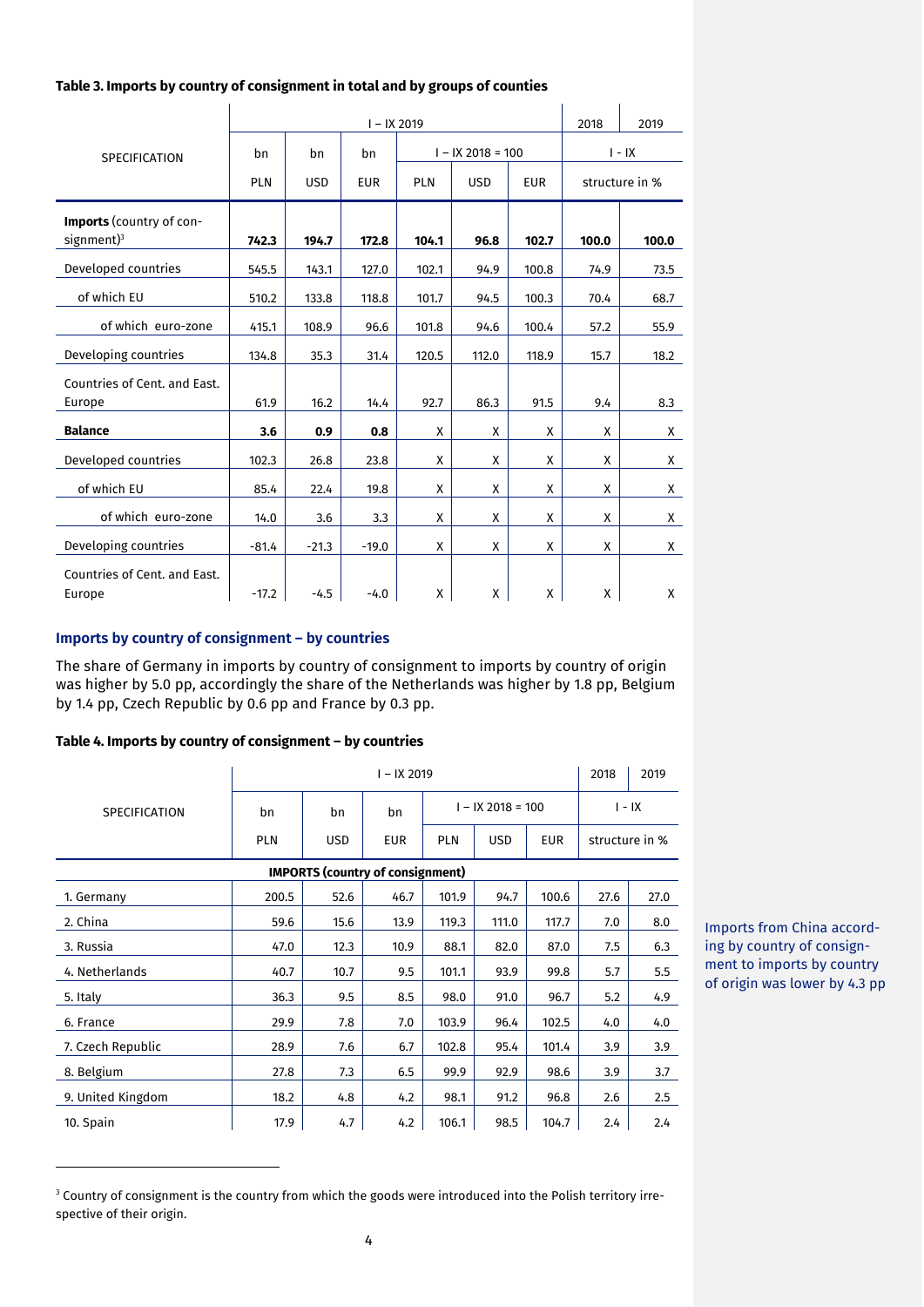After three quarters this year in trade in goods according to the SITC nomenclature, as compared to nine months of last year, there was an increase in most commodity sectors.

In export the largest increase concerned in animal and vegetable oils, fats and waxes (by 25.0%) and beverages and tobacco (by 12.2%), while decrease was reported in mineral fuels, lubricants and related materials (by 4.5%)

In import the largest increase was recorded in beverages and tobacco (by 14.8%) and miscellaneous manufactured articles (by 8.4%) while decrease was observed in mineral fuels, lubricants and related materials (by 4.6%), manufactured goods classified chiefly by material (by 1.3%) and in crude materials inedible, except fuels (by 1.1%).



#### **Chart 1. Composition of exports by sections according to SITC nomenclature in I – IX 2019**

#### **Chart 2. Composition of imports by sections according to SITC nomenclature in I – IX 2019**